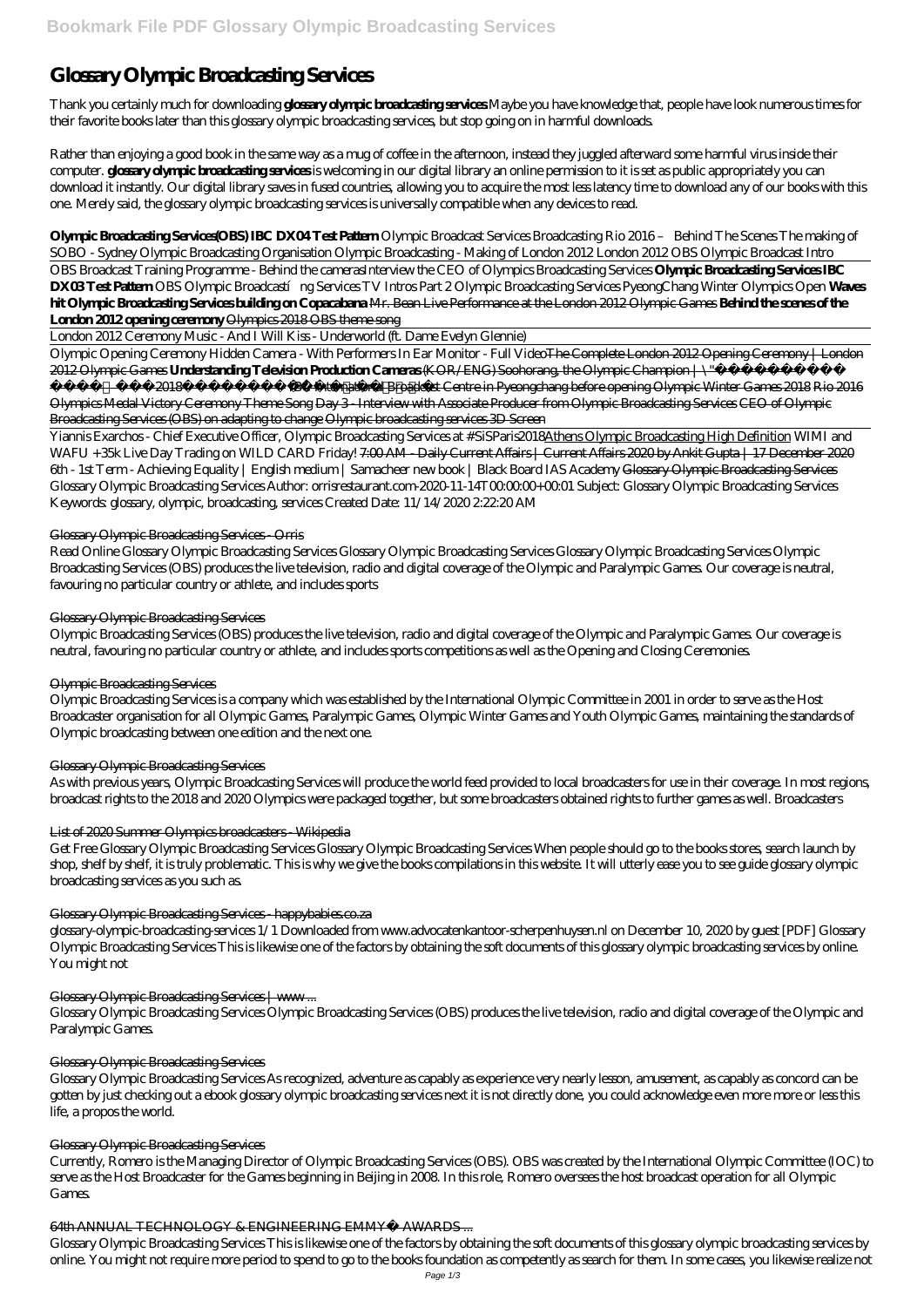# discover the statement glossary olympic broadcasting services that you are looking for.

### Glossary Olympic Broadcasting Services - h2opalermo.it

glossary olympic broadcasting services is available in our book collection an online access to it is set as public so you can download it instantly. Our book servers hosts in multiple locations, allowing you to get the most less latency time to download any of our books like this one.

### Glossary Olympic Broadcasting Services

Television service was introduced to Australia in time for the 1956 Games in Melbourne.International broadcasting institutions present were BBC, CBS, NBC, Eurovision and United Press.The first time broadcasting rights were sold. 1956 Winter Games. RAI introduced the first Winter Games coverage ever, and the first Olympic one extended to international audience.

### Olympics on television - Wikipedia

managed by Olympic Broadcasting Services (www.obs.tv). IOC contribution to support the Olympic Games Olympic Games (in USD millions) Athens 2004 965 Beijing 2008 1,250 London 2012 1,374 Rio 2016 1,531 Olympic Winter Games (in USD millions) Salt Lake City 2002 552 Turin 2006 561 Vancouver 2010 775 Sochi 2014 833 PyeongChang 2018 887

Olympic Broadcasting Services is a company which was established by the International Olympic Committee in 2001 in order to serve as the Host Broadcaster organisation for all Olympic Games, Paralympic Games, Olympic Winter Games and Youth Olympic Games, maintaining the standards of Olympic broadcasting between one edition and the next one. Its headquarters are in Madrid, Spain.

### Olympic Broadcasting Services - Wikipedia

### OLYMPIC MARKETING FACT FILE 2020 EDITION

Olympic Broadcasting Services OBS is responsible for providing the international television and radio signals from the Games to all rights-holding broadcasters around the world.

# Olympic Broadcasters TV, Radio, Mobile and Internet...

Sports: The host broadcaster for every Olympic Games, Olympic Broadcasting Service (OBS) has a permanent base in Madrid where it has a full-time staff of 150. That workforce has swelled to around 7,100 for Rio 2016, with an army of freelancers taken on to bolster its technical, editorial and administrative operations.

# The International Broadcast Center (IBC) for the Olympics ...

Olympic Broadcasting Services - Boards Of Directors. Olympic Broadcasting Services S.A. (Switzerland) Chair. Gerardo WERTHEIN. Members. Juan Antonio SAMARANCH François CARRARD Michael GRINDON Christophe DE KEPPER Christophe DUBI Lana HADDAD Timo LUMME. Olympic Broadcasting Services S.L. (Spain) Chair. Gerardo WERTHEIN.

# Olympic Broadcasting Services - Boards Of Directors

Olympic Channel (branded as Olympic Channel: Home of Team USA) is an American pay television sports channel owned by the NBC Olympics division of NBC Sports and the United States Olympic Committee.It is dedicated to Olympic sports, and is a franchise of the International Olympic Committee's (IOC) Olympic Channel operation.

The dynamism of the Republic of Korea's export-led economy and the recent exceptional growth of the Korean electronics industry are renowned worldwide. The communications revolution is even more remarkable: in the 1980s, Korea's basic telecommunications infrastructure grew faster than that of any other country in the world. The Korean people and industry have embraced the information age with extraordinary speed and adaptability. In this first, comprehensive study, James F. Larson analyses the economic, technological, political, and socio-cultural dimensions of the Korean communications phenomenon. He examines the reforms which have fostered greater network access and efficiency, and the role of education in the promotion of new technologies. The author discusses the 1988 Olympic Games in Seoul as a catalyst to progress, and the role of new technologies in Korean reunification. James F. Larson offers original documentary data to the case of Korea, and supports his analysis with interviews with Korean leaders from government, industry, research institutes, and academia.

What you need to know to survive, long term. Interests between broadcasters and telecom people are blurring. Technical operations and design engineers in one field are increasingly required to deal with practices and techniques in the other. The problem is expectations and terminology differences aren't recognized until it's too late. Take "Quality of Service." The telecom people specify a percentage of the time that the service is guaranteed to be available. The down time may be very, very small. But, if it occurs during a high-priced commercial in the Super Bowl, it is very, very serious for the broadcaster. Practical IP and Telecom for Broadcast Engineering and Operations teaches the technology and how to structure it and make sure the finances work in your favor. Learn how to: \* Define communications circuit, equipment, facilities and services used in broadcast engineering and operations. \* Evaluate suppliers as well as their products and services. \* Prepare technical specifications and requests for bids, proposals required in competitive procurement actions. \* Conduct communications operational effectiveness and cost audits. \* Prepare communications cost management strategies and plans. \* Plan and execute capital projects. \* Survive Long-Term Critical for engineers, technicians, and managers engaged in designing, installing, testing, and maintaining equipment and network services for program content, training material, or audio/video conferencing. Valuable knowledge for planning, design, integration and operation of communications equipment, facilities and services used in broadcast operations, training and conferencing applications. Fred Huffman is a systems engineer with Athens Olympic Broadcasting, the Host Broadcaster for the 2004 Games. He has more than 35 years experience in technical and management roles in broadcasting and telecommunications fields. This work is largely a reflection of that experience, captured in a way that introduces the reader to technical aspects of IP, ATM and classical telecom, along with business essentials such as contracts, tariffs, project planning, budgeting and long range planning.

Unlike a studio production, many factors can adversely affect your television sports shoot including weather, lighting, and natural sound. A successful shoot is dependent on extensive planning, careful budgetting, technology, location, and a thorough understanding of the intricacies of the sport itself. With so much at stake, why not learn from an expert? In Television Sports Production, Fifth Edition Jim Owens walks you through the planning, set-up, directing, announcing, shooting, and editing involved with covering a sports event. This manual gives you the tools to effectively cover sports ranging such as football, soccer, and basketball. Tips and advice on using mobile units, cameras, audio equipment, and lighting rigs will enable you to produce live or recorded coverage like an expert and capture professional-quality footage on the first take. After all, there are no instant replays! This new edition has been updated